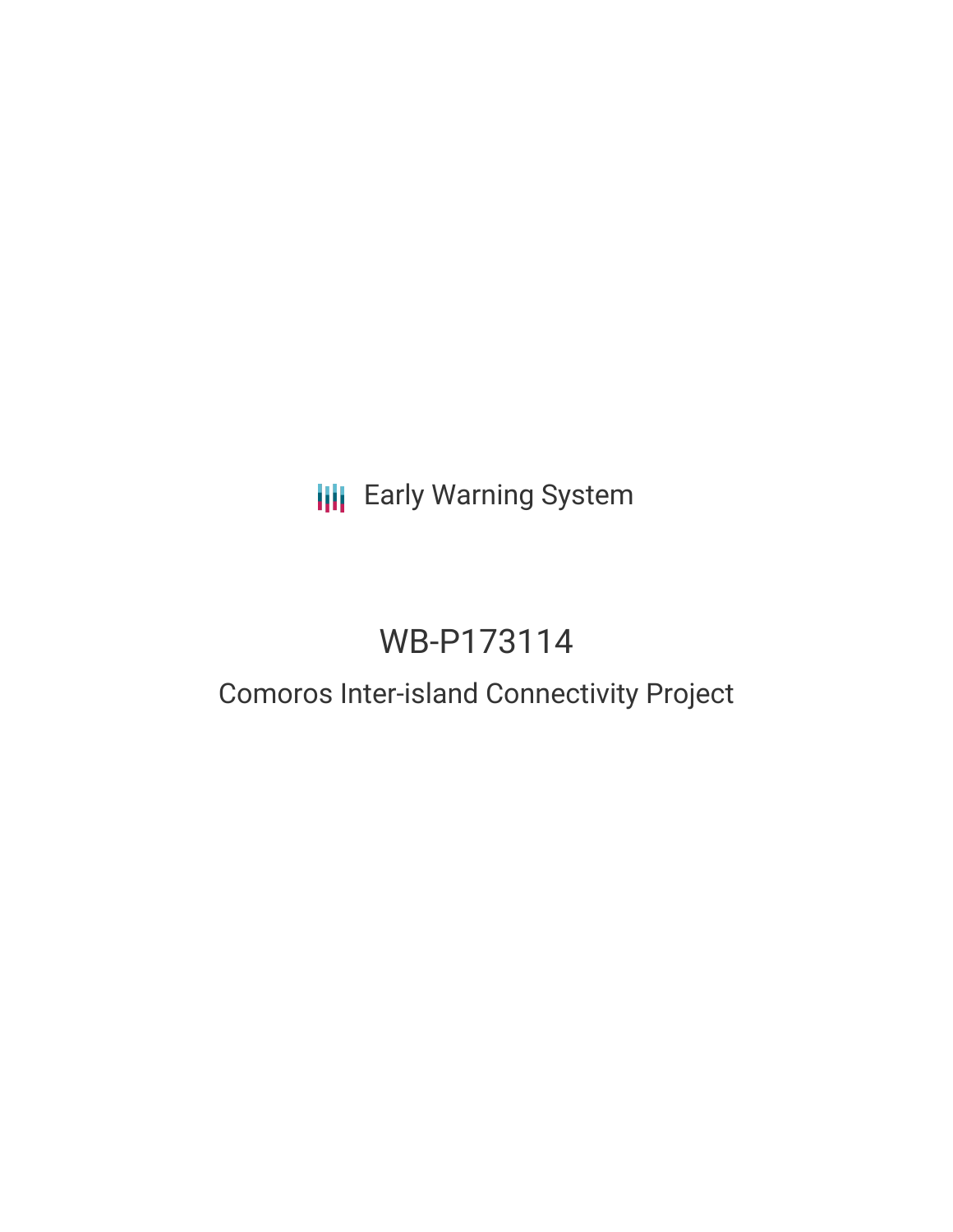

### **Quick Facts**

| <b>Countries</b>               | Comoros               |
|--------------------------------|-----------------------|
| <b>Financial Institutions</b>  | World Bank (WB)       |
| <b>Status</b>                  | Proposed              |
| <b>Bank Risk Rating</b>        | А                     |
| <b>Voting Date</b>             | 2021-06-30            |
| <b>Borrower</b>                | Government of Comoros |
| <b>Sectors</b>                 | Transport             |
| <b>Investment Type(s)</b>      | Grant                 |
| <b>Investment Amount (USD)</b> | \$40.00 million       |
| <b>Project Cost (USD)</b>      | \$40.00 million       |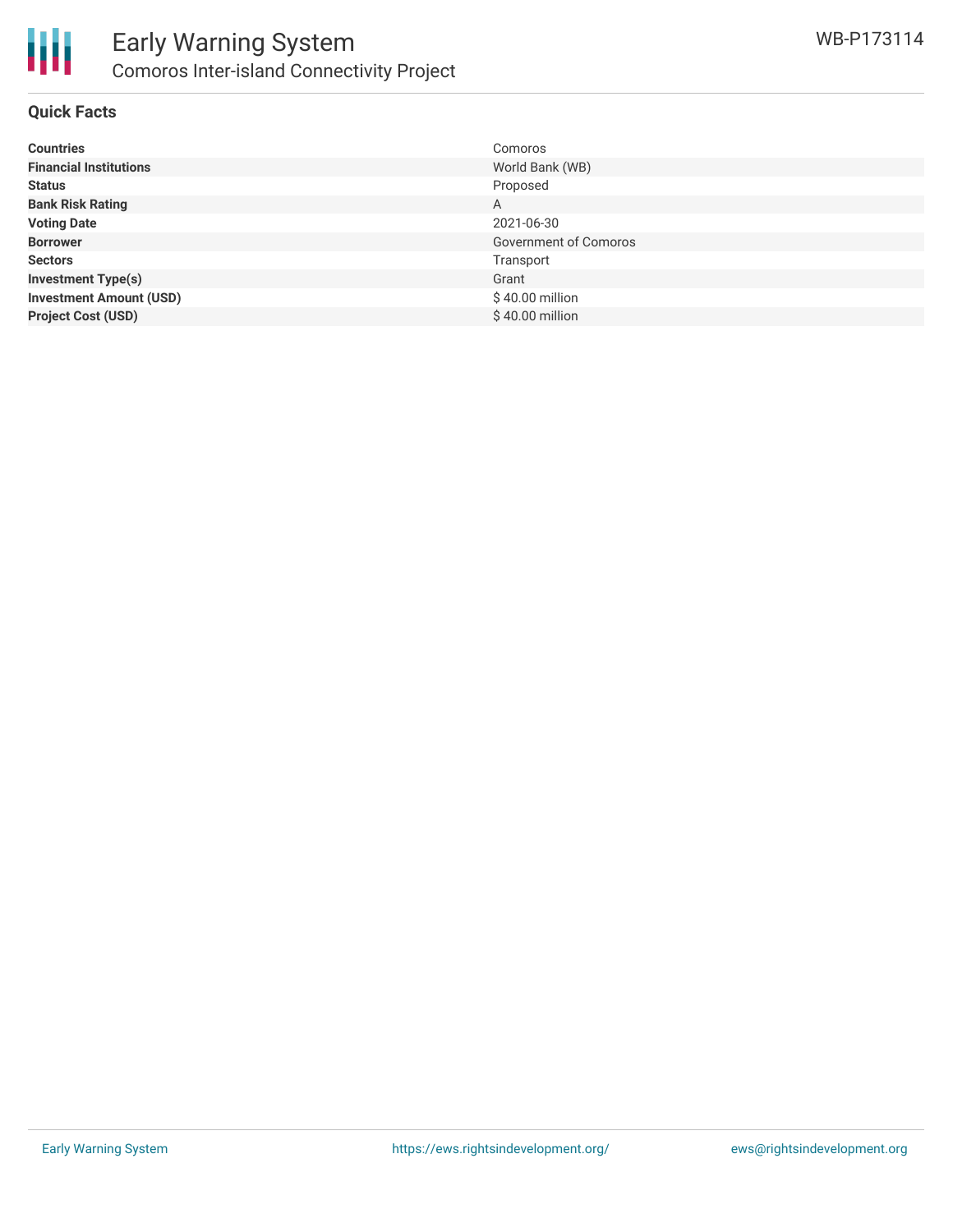

### **Project Description**

According to bank documents, the project bjective is to improve maritime transport connectivity and safety among the islands.

The project has four component:

- 1. Component 1. Port Fomboni (US\$25-42 million). Although all the three primary ports have certain capacity constraints, Port Fomboni in Moheli island is most constrained. The port only has a draft of 2.4 meters with an 80-meter quay, handling about 30,000 to 40,000 tons of cargo per year. It is difficult for large vessels to approach. As the result, cabotage and ferry operators often refuse to call at Moheli island, suppressing the potential demand for inter-island transport and wrongly incentivizing informal operations.
- 2. Component 2. Improvement of secondary ports (US\$2 million) (To be integrated into Component 1). This component aims at supporting secondary ports on the three islands. There are four major landing sites where kwassa-kwassa boats depart and arrive: Chindini and Ouropveni in Grande Comore, Hoani and Itsamia in Moheli, and Bimbini in Anjouan. To improve safety and efficiency in these

informal boat operations and protect coastal environment, the project will support minimum sheltering improvements, building landing slopes, disposal facilities, and implementing basic navigation aids to assist with approaches and landings. Port design will also ensure that it incorporates design features to improve people's with disabilities access to port infrastructure and services (e.g., ramps, wide entrances, priority seating, proper signalization and visualization of information) and facilitating women's experience of traveling by addressing identified infrastructure constraints that affect them disproportionately (e.g., lack of lightning and visible spaces, which can be enablers of violence, mainly at night).

- 3. Component 3. Maritime safety and Vessel Renewal Program (US\$2 million). This component supports the Government's efforts toward improving maritime transport safety between the island through strengthening the regulatory capacity and formalizing informal kwassa-kwassa operations and making them more efficient, greener and safer. In addition to technical assistance for capacity building at relevant ministries and agencies, the component will finance a vessel renewal program for informal transport service operators to renew their vessels, scraping old and unsafe boats and register new boats properly. In addition, it is expected that fleet renewal will reduce GHG emissions from maritime transportation. Currently, there are about 150 kwassa-kwassa boats operating between the islands, most of which are old and normally accommodate up to 12 passengers, but without any safety equipment installed. In theory, it is more efficient and economically viable to operate with a fewer number of vessels with more capacity, however, local operators cannot afford them because of the lack of access to financial/local capital market, which is very thin in Comoros. To fill the gap, the component aims to provide a partial subsidy for vessel renewal.
- 4. Component 4. Implementation support and capacity building (US\$2 million). This component supports the implementing entity for the Project as well as necessary preparatory works, such as detailed design and safeguard documents.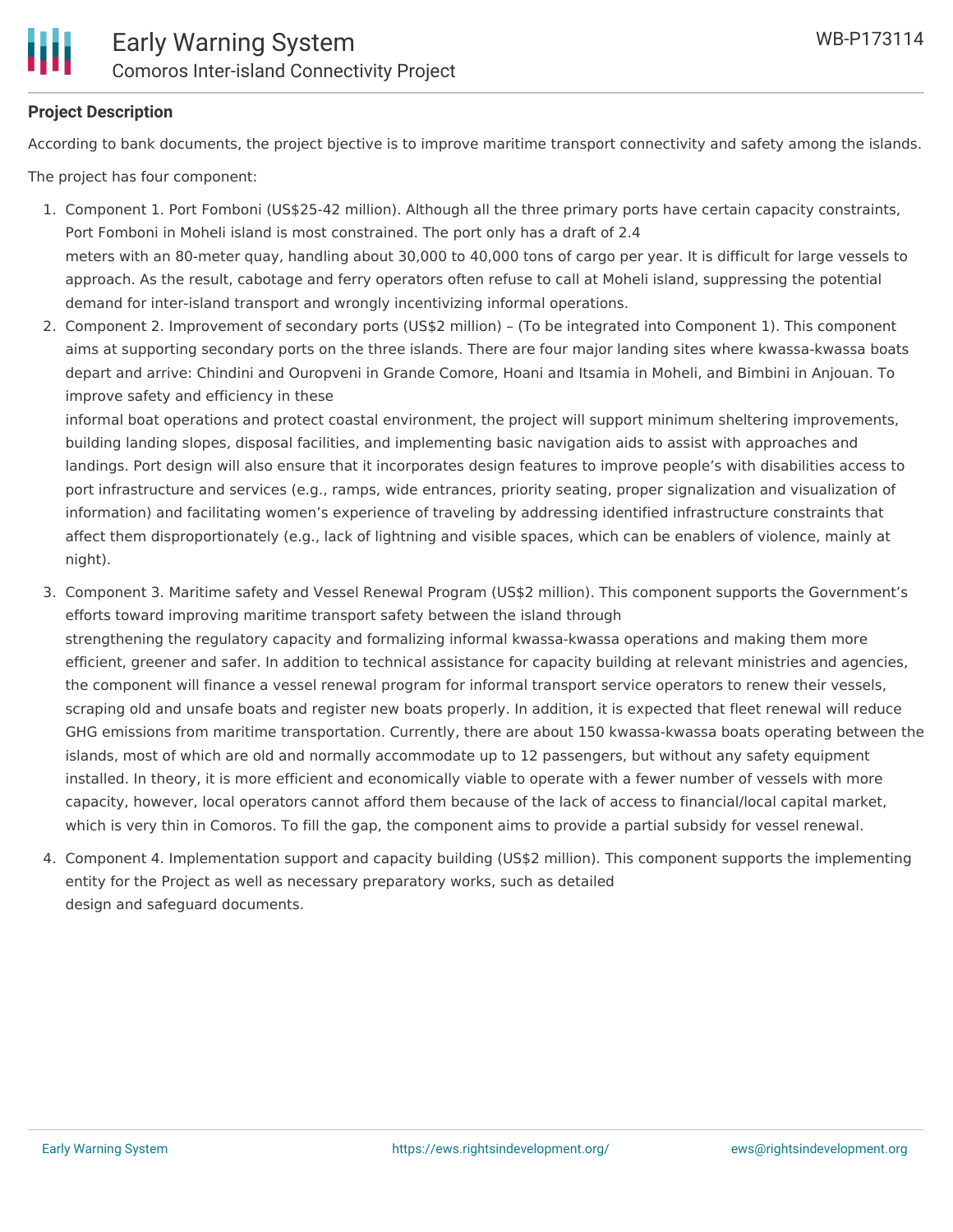

## **Investment Description**

World Bank (WB)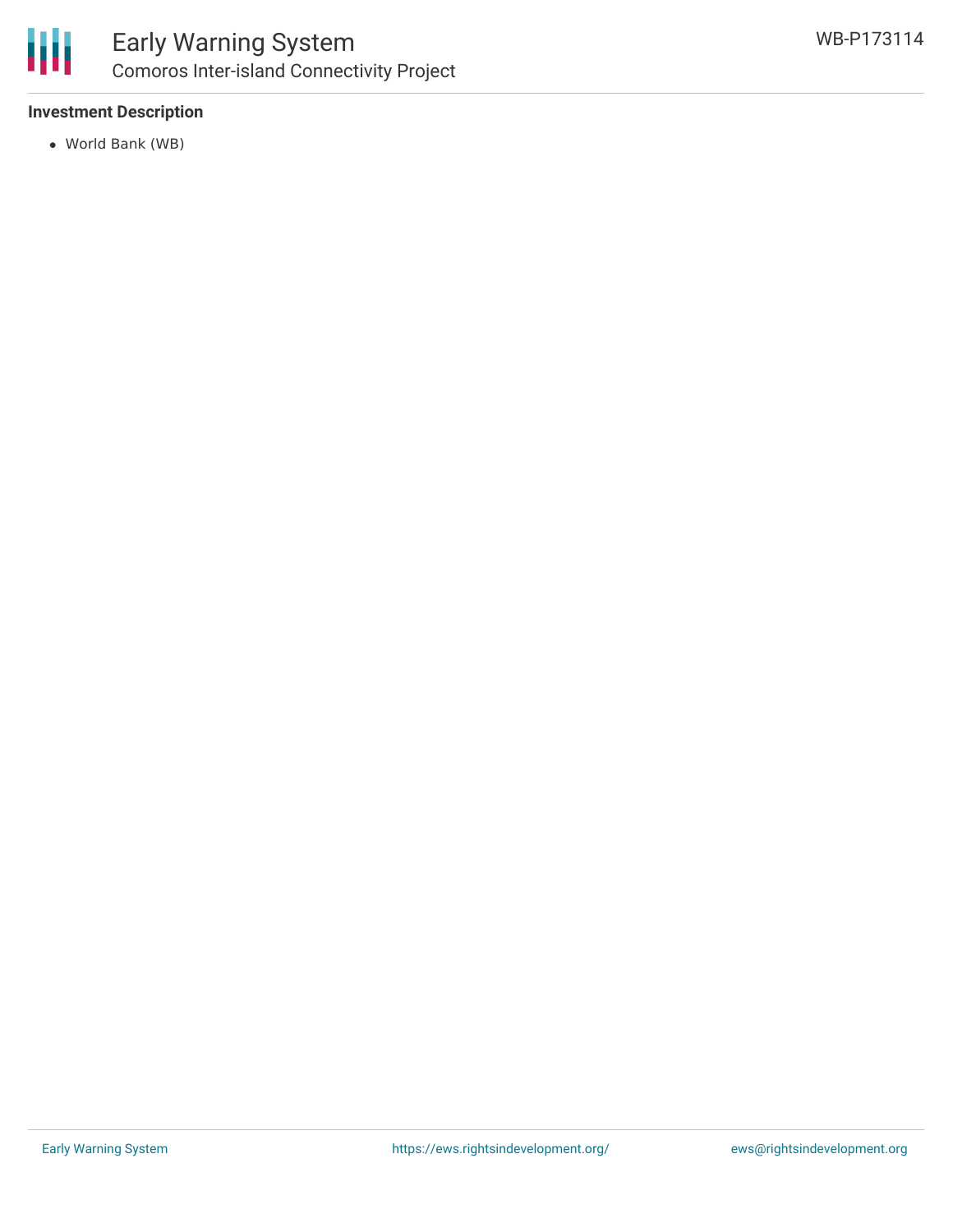

### **Contact Information**

#### **World Bank:**

Atsushi Iimi Senior Economist

**Borrower:** Government of the Union of Comoros

#### **Implementing Agencies:**

Ministry of Transportation, Post, Telecommunications, Communication and Tourism Ali Mohamed Hassane Secrétaire Général du Ministère des Transports alimohamedhassani77@gmail.com

Société Comorienne des Ports Mohamed Said Salim Dahalani Directeur Général de la SCP dahalane63@hotmail.fr

#### **ACCESS TO INFORMATION**

To submit an information request for project information, you will have to create an account to access the Access to Information request form. You can learn more about this process at: https://www.worldbank.org/en/access-toinformation/request-submission

#### **ACCOUNTABILITY MECHANISM OF THE WORLD BANK**

The World Bank Inspection Panel is the independent complaint mechanism and fact-finding body for people who believe they are likely to be, or have been, adversely affected by a World Bank-financed project. If you submit a complaint to the Inspection Panel, they may investigate to assess whether the World Bank is following its own policies and procedures for preventing harm to people or the environment. You can contact the Inspection Panel or submit a complaint by emailing ipanel@worldbank.org. Information on how to file a complaint and a complaint request form are available at: https://www.inspectionpanel.org/how-tofile-complaint